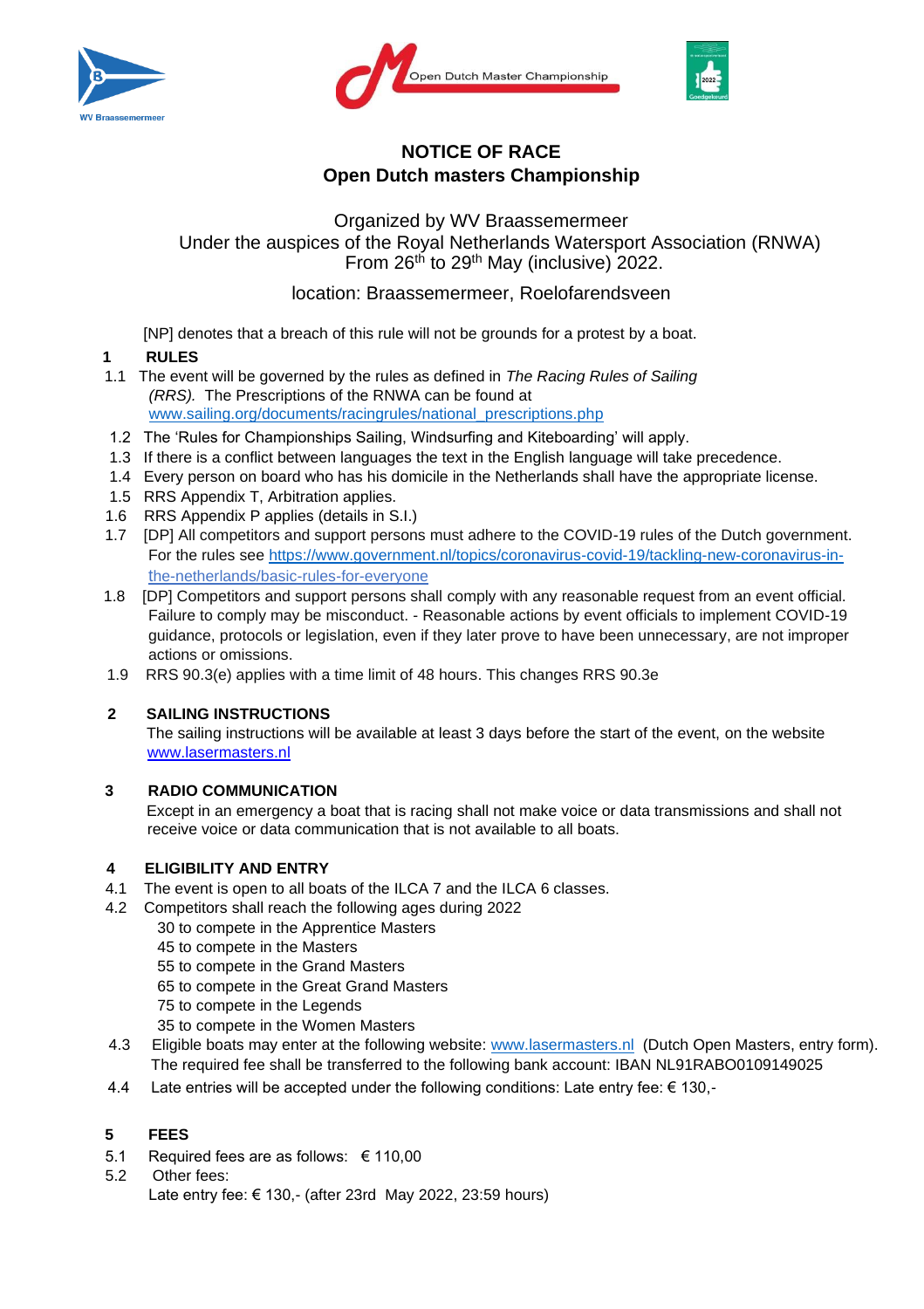





### **6 CREW LIMITATONS**

Class rule 7 (a) is restricted as follows: "Only one person shall be on board whilst racing. The person shall be named on the entry form."

## **7 ADVERTISING**

Boats may be required to display advertising chosen and supplied by the organizing authority. If this rule is broken, World Sailing Regulation 20.9.2 applies.

#### **8 SPARE**

#### **9 SCHEDULE**

- 9.1 Registration: Wednesday 25th May 19:00 to 20:00 hours. Thursday 26th May 09:00 to 12:00 hours.
- 9.2 Dates of racing:

| Date:             | ILCA <sub>7</sub> | ILCA <sub>6</sub> |
|-------------------|-------------------|-------------------|
| Thursday 26th May | Racing            | Racing            |
| Friday 27th May   | Racing            | Racing            |
| Saturday 28th May | Racing            | Racing            |
| Sunday 29th May   | Racing            | Racing            |

#### 9.3 Number of races:

| Class:            | Number: | Races per day: |
|-------------------|---------|----------------|
| ILCA <sub>7</sub> | 10      | 2 or 3         |
| ILCA 6            | 10      | $2$ or $3$     |

- 9.4 The scheduled time of the warning signal for the first race on 26th May is 12:55 hrs.
- 9.5 On the last day of the regatta no warning signal will be made after 14:00 hrs.

## **10 MEASUREMENTS**

Each boat shall produce a valid measurement certificate.

## **11 SPARE**

### **12 VENUE**

- 12.1 The race office is located at the following address: Watersportvereniging Braassemermeer, Noorderhem 2, 2371 EC Roelofarendsveen
- 12.2 The location of the regatta harbour can be found on: [www.lasermasters.nl](http://www.lasermasters.nl/)
- 12.3 The racing area will be the Braassemermeer.

### **13 THE COURSES**

The course to be sailed will be as follows:

| Class         | Course    |
|---------------|-----------|
| <b>ILCA 7</b> | Outerloop |
| ILCA 6        | Innerloop |

### **14 SPARE**

### **15 SCORING**

15.1 Four races are required to be completed to constitute a series.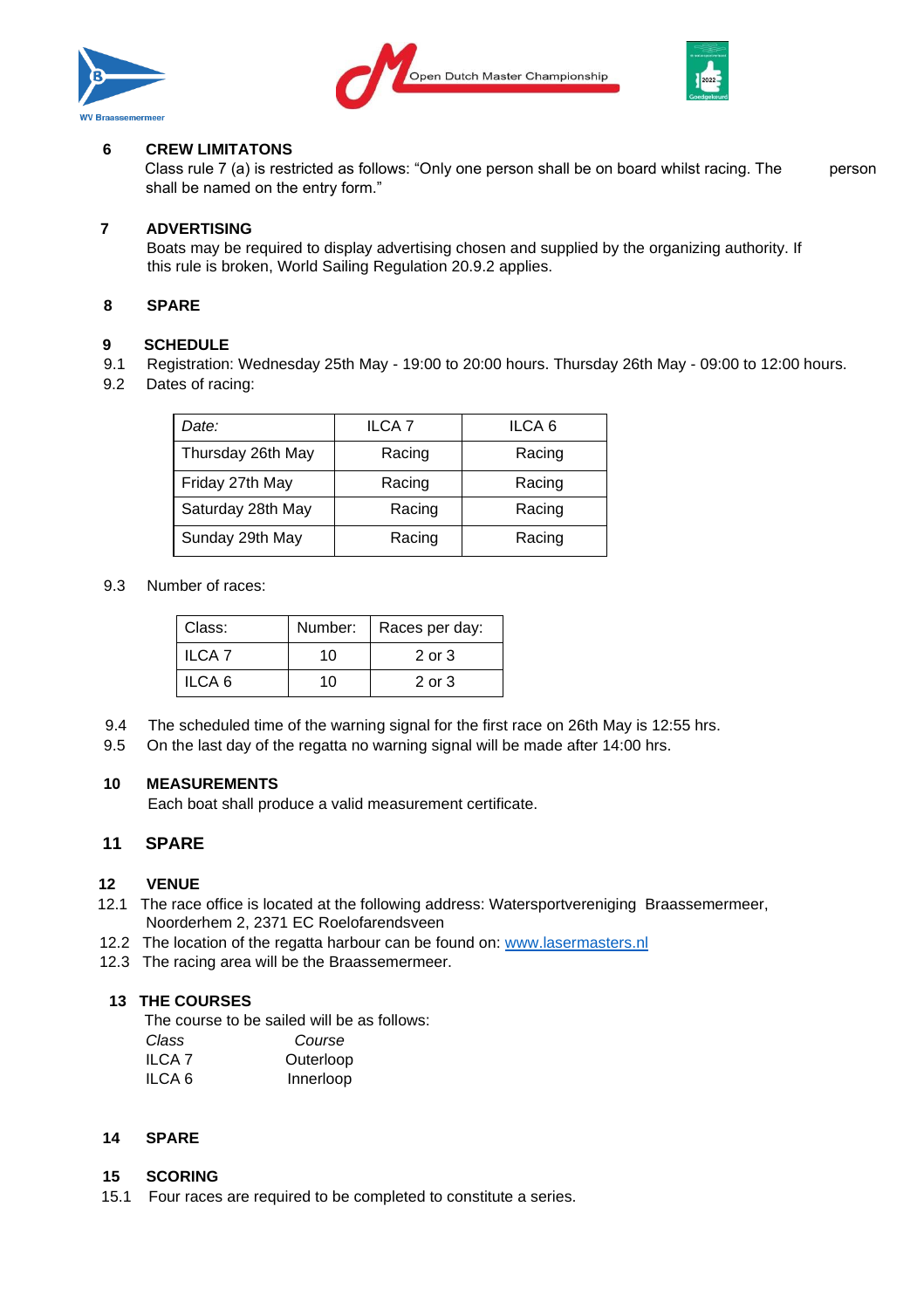





- 15.2 (a) When fewer than 5 races have been completed, a boat's series score will be the total of her race scores.
	- (b) When 5, 6, 7 or 8 races have been completed, a boat's series score will be the total of her race scores excluding her worst score.
	- (c) When 9 or more races have been completed, a boat's series score will be the total of her race scores excluding her worst 2 scores.

#### **16-20 SPARE**

#### **21 RIGHTS TO USE NAME AND LIKENESS**

By participating in this event competitors automatically grant to the organizing authority and the event sponsors the right, in perpetuity, to make, use and show, at their discretion, any photography, audio video recordings, and other reproductions of them made at the venue or on the water from the time of their arrival at the venue until their final departure, without compensation.

#### **22 RISK STATEMENT**

- 22.1 RRS3 states: 'The responsibility for a boat's decision to participate in a race or to continue to race is hers alone.' By participating in this event each competitor agrees and acknowledges that sailing is a potentially dangerous activity with inherent risks. These risks include strong winds and rough seas, sudden changes in weather, failure of equipment, boat handling errors, poor seamanship by other boats, loss of balance on an unstable platform and fatigue resulting in increased risk of injury. **Inherent in the sport of sailing is the risk of permanent, catastrophic injury or death by drowning, hypothermia or other causes.**
- 22.2 The organizing authority and their officers, members and volunteers do not accept liability for loss of life or property, or personal injury or damage caused by or arising out of the regatta. Competitors take part in the regatta at their own risk.
- 22.3 The establishment of the notice of race and the sailing instructions in no way limits or reduces the complete and unlimited responsibilities of a competitor being solely and entirely responsible for the management of a boat he is sailing.
- 22.4 All competitors shall maintain their boats in a safe and seaworthy condition.
- 22.5 A competitor shall be of good health and a competent sailor capable of racing a ILCA 7 or ILCA 6 in open water in all conditions including strong winds.
- 22.6 At-fault occurrences to other boats are the responsibility of the helmsman. Competitors are not covered by any liability insurance provided by the organizing authority and should provide their own coverage for personal goods and liability protection. The organizing authority recommends that competitors consult their own insurance carriers to assure they are covered at this event and regarding additional personal liability insurance coverage.

#### **23 INSURANCE**

Each participating boat shall be insured with valid third-party liability insurance with a minimum cover of Euro 1.500.000 per event or the equivalent.

#### **24 PRIZES**

24.1 The helmsman of the winning boat of the championship (ILCA 7 and ILCA 6) acquire the title "Dutch Champion" and receive the accompanying medal and the Blue Pennant of the RNWA. The helmsman of the boats that are placed second and third in their fleet (ILCA 7 and ILCA 6) acquire also medal(s) of the RNWA.

Other prices will be given as follows:

| <b>ILCA 7</b> | <b>ILCA 6</b>  |
|---------------|----------------|
| Apprentices   | Apprentices    |
| Masters       | <b>Masters</b> |